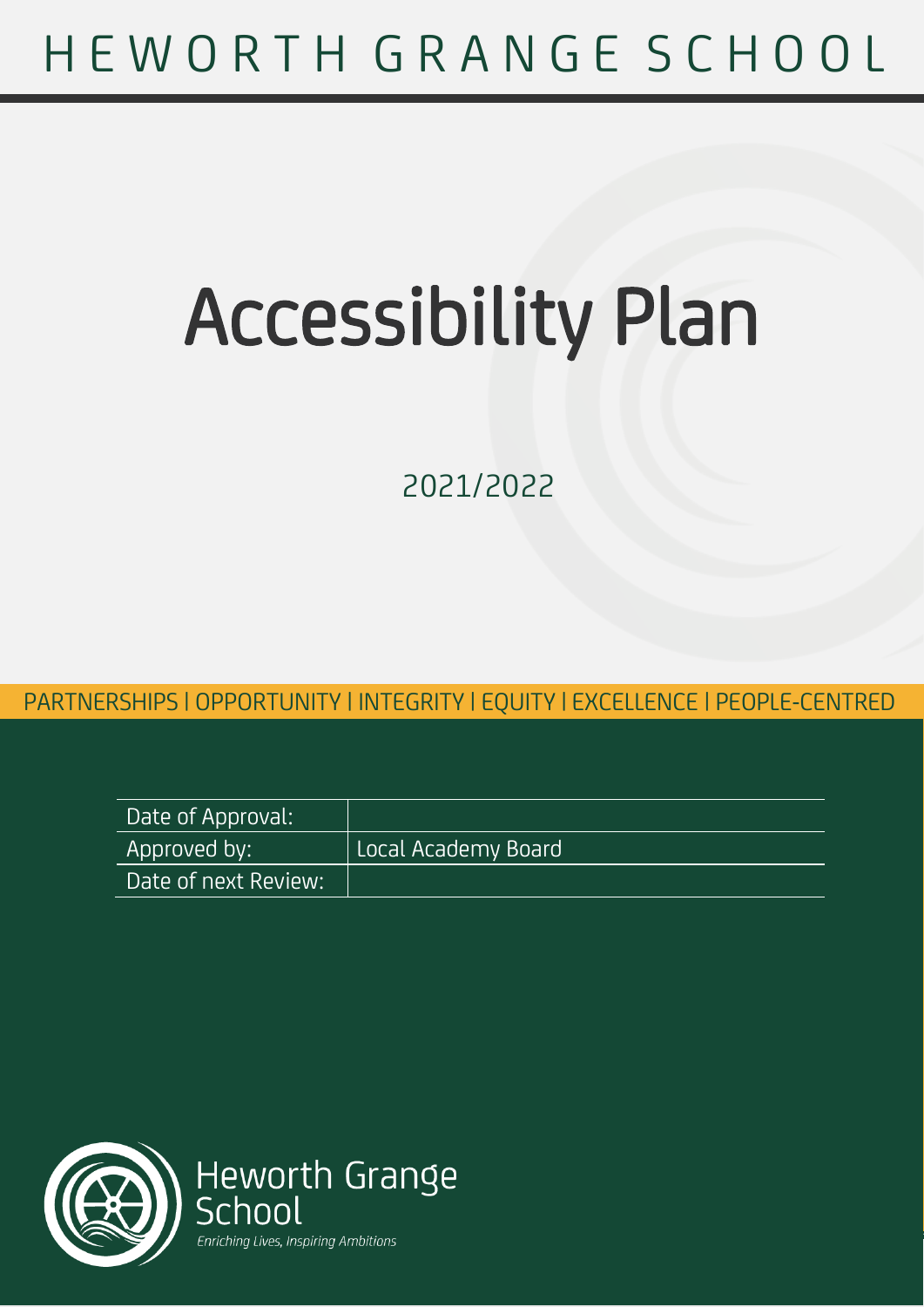### Contents

| 1. |  |
|----|--|
| 2. |  |
| 3. |  |
| 4. |  |
| 5. |  |
| 6. |  |
| 7. |  |
| 8. |  |
|    |  |
|    |  |
|    |  |
|    |  |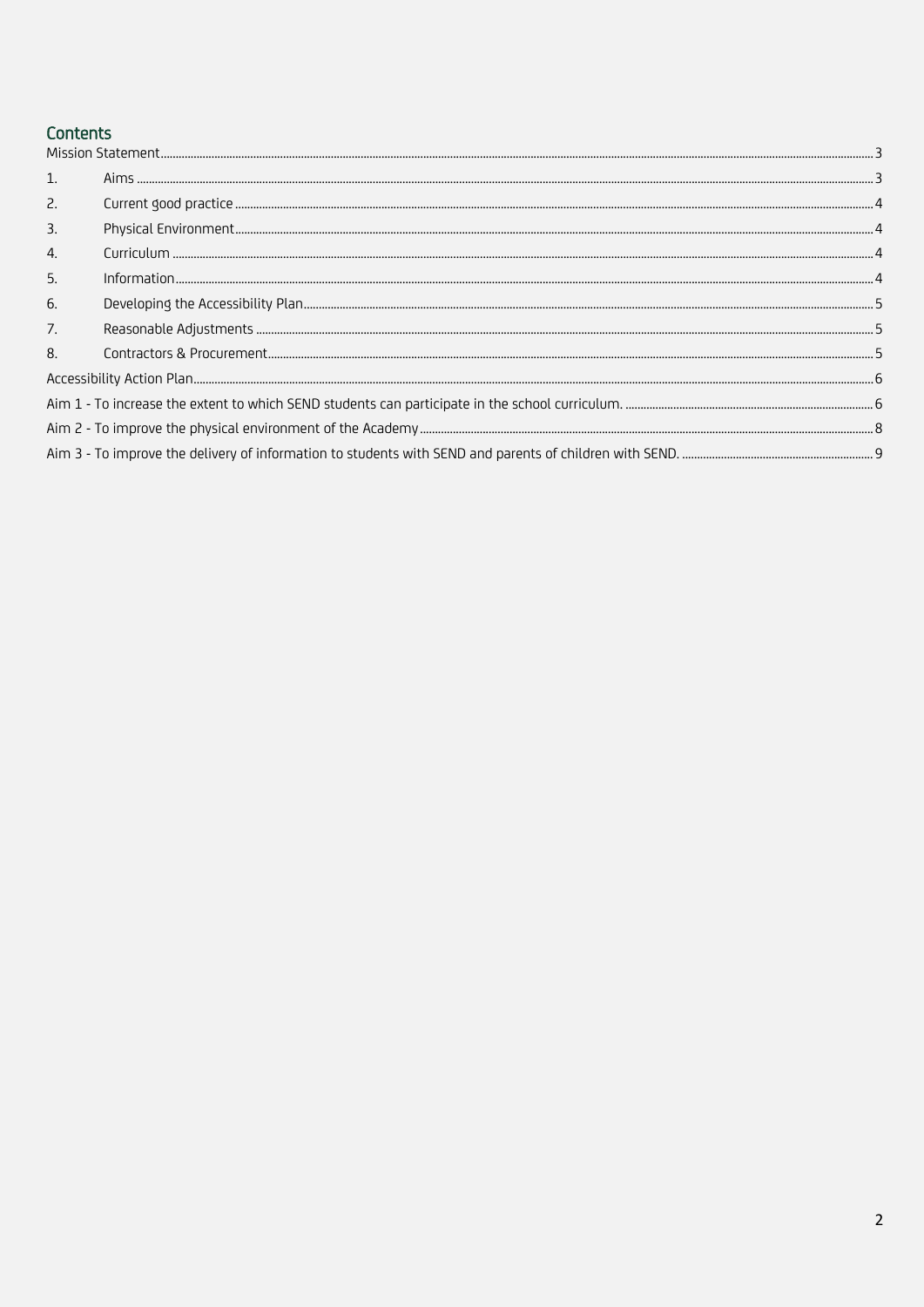#### Mission Statement:

Heworth Grange School, in accordance with our aims and values, works to serve our community by providing an education of the highest quality. We strive to ensure that 'learn to live' is a reality, promoting the growth of knowledge and learning. At Heworth Grange, we take pride in developing each individual student to achieve their potential and make a positive contribution to society. We provide a safe, happy, and nurturing environment in which we challenge all to strive for personal accomplishment, within a broad, vibrant, and enriched curriculum.

At Heworth Grange School, we are committed to developing a culture of inclusion, support, and awareness within the school.

Heworth Grange School, in accordance with the Equality Act 2010, defines a person has a disability if:

- He or she has a physical or mental impairment, and
- The impairment has a substantial and long-term adverse effect on his or her ability to carry out normal day-to-day activities.

The following accessibility plan has been produced using guidance from the Equality Act 2010, in order to ensure Heworth Grange School does not discriminate against a student in the way it provides education for the student (including participation in the school's curriculum), access to the facility and access to information. It is a projected plan for a three-year period, which will be constantly monitored ahead of the review date.

The Accessibility Plan shows how access is provided for disabled students, staff, and visitors to the school, in addition to anticipating the need to make reasonable adjustments to accommodate their needs where practicable. The Accessibility Plan contains relevant actions to:-

- <span id="page-2-0"></span>• Increase access to the curriculum for students with a disability, in addition to altering the curriculum as necessary and practicable, to ensure that students with a disability are a s equally prepared for life (as stated in the duty of the school under the Equalities Act 2010).
- Provide quality first teaching where teaching and learning is monitored and reviewed in addition to the development of a wider curriculum such as participation in school clubs, cultural activities, and school trips.
- The provision of specialist or auxiliary aids and equipment, which may assist students in accessing the curriculum within a reasonable timeframe and setting.
- Access to the physical environment
- Provide delivery of written information to students, staff, parents, and visitors with disabilities.

This Accessibility Plan is not a standalone document and should be read in conjunction with other school policies and documents. Where appropriate this document will be reviewed in consultation with Consilium Academies Trust and other relevant agencies.

#### 1. Aims

- Increase access to the curriculum for students with a disability
- Maintain access to the physical environment
- <span id="page-2-1"></span>• Improve the delivery of written information to students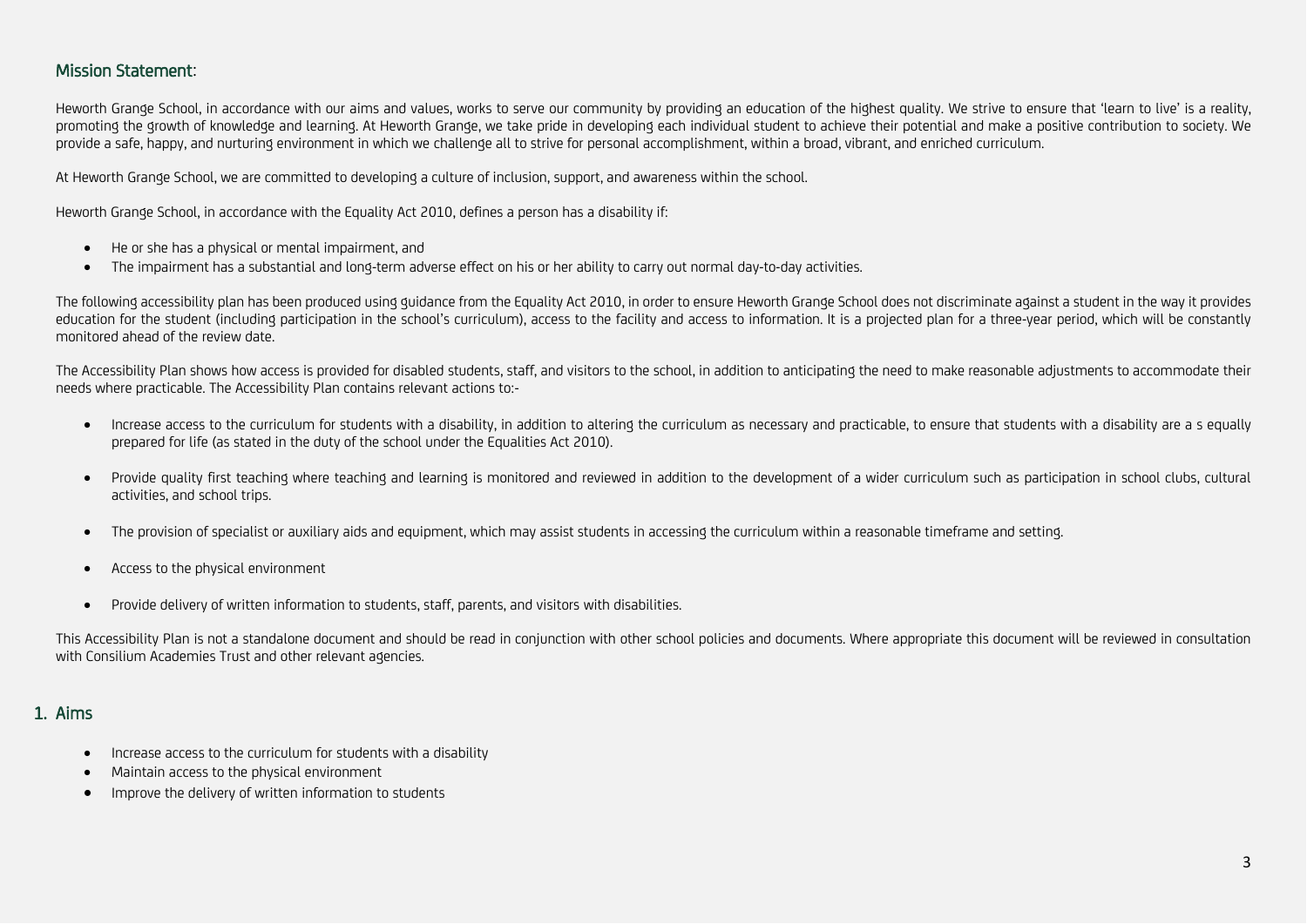#### 2. Current good practice

As part of transition procedures, we aim to clarify disability or health conditions in early communications with parents/carers, previous educational establishments, and where possible students. The school works very closely with all parents to establish an effective relationship where the welfare and progress of the child is central. The school is also committed to effective multi-agency intervention. Data regarding students' needs is regularly reviewed with parents/carers of students to ensure alterations are accurate and needs are addressed.

#### 3. Physical Environment

All students are given the opportunity to participate in a range of in class and extra –curricular activities where appropriate. Some aspects of extra-curricular activities may present particular challenges, for example: lunch and break times for students with social/interaction impairment, afterschool clubs for students with physical impairments, school trips for students with medical needs; however, adjustments are made to allow participation where practicable. Access to all areas of the school is possible; all areas have wheelchair access; disabled students have the use of the two lifts and several accessible toilets are available across the school.

#### 4. Curriculum

Reasonable adjustments can be made to allow access to the curriculum for students with a disability. This may require for example but not exclusive to additional practical aids including access to ICT, alterations in delivery and access to assessment aids such as a scribe. The level of adjustments required to aid access to all aspects of the curriculum will be discussed with the student, parents/carer and the relevant teams supporting the student.

<span id="page-3-0"></span>All students will be encouraged to increase their participation in ensuring that Heworth Grange School is accessible to all – physically, mentally and socially. Disabled students are actively involved in school plays and trips. There are no students who do not participate because of accessibility. Facilities such as the Library, Pitstop and the Shared Learning Zone are additionally available for all vulnerable students.

There are regular reviews at student, departmental and school level to help to ensure that:

- <span id="page-3-1"></span>• progress is monitored
- successes and failures are shared and inform the next steps
- the views of students and their parents/carers are sought and incorporated into the reasonable adjustments that the Academy makes.

These reviews are assessed by the use of the students' full and interim reports, discussed on Parent/Carers' Evenings with parents/carers, individual parent/carer meeting and SEND reviews.

#### 5. Information

<span id="page-3-2"></span>Most information regarding the school and student progress is available electronically for parents and students. Information about general school events is available via the school website. Class Charts is a system introduced by the school to allow students to monitor their progress.

<span id="page-3-3"></span>The system will be made available to parents to review their child's progress. School staff are always readily contactable by telephone, via the main school office. The school's email address is available via the school website. Parents can email the school and these emails will be forwarded to specific staff, where appropriate. Summaries of student review meetings are always made and kept on file. Parents can request alternative forms of written communication if necessary.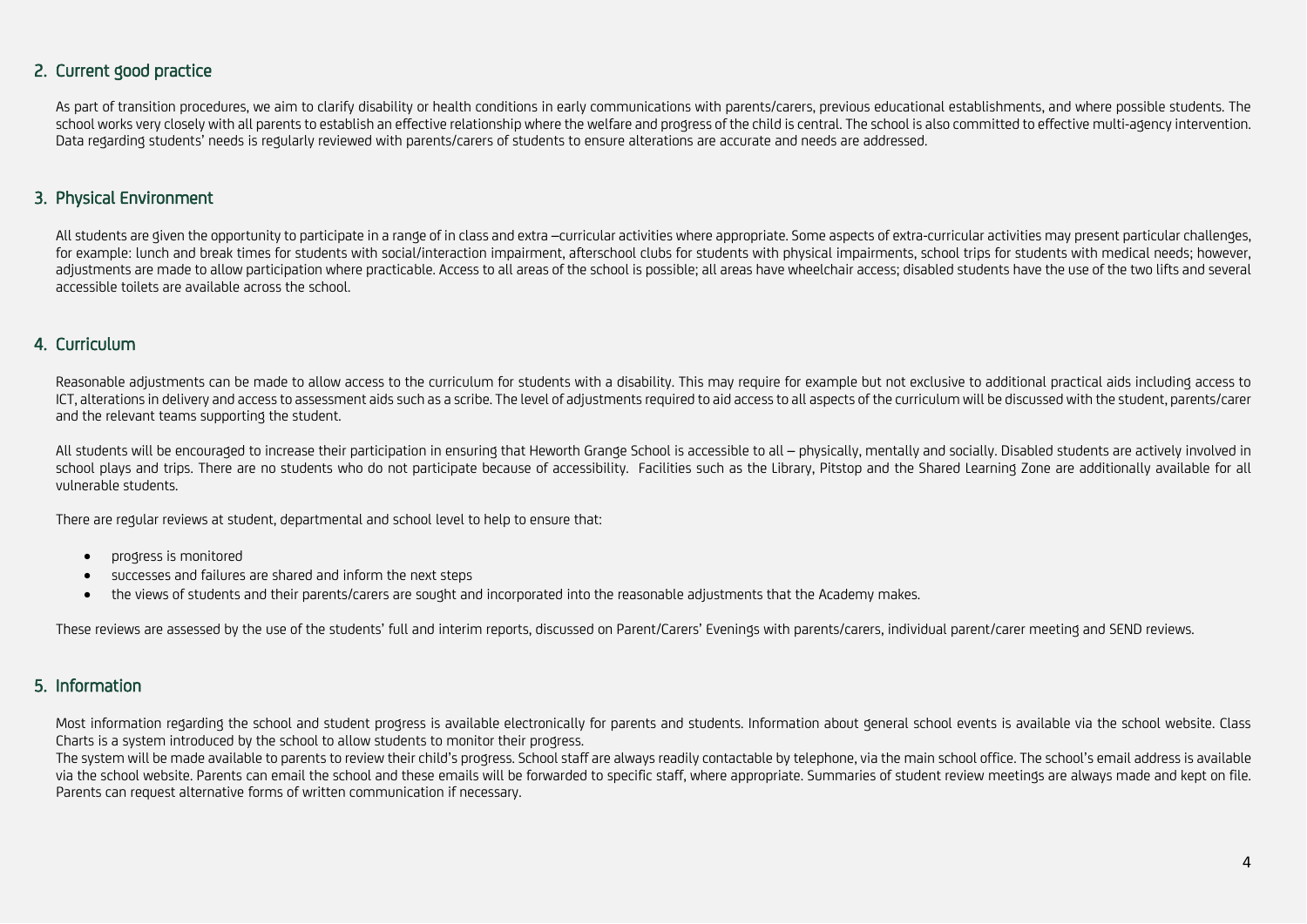Using the SIMS package and Class Charts to collect information we are able to identify all students with additional needs at every level and also students who have an Education Health Care Plan. We collect and analyse all student data and track student achievement putting in additional support when concerns are identified.

#### 6. Developing the Accessibility Plan

Students are consulted about the school provision through the School Council and other invited students as appropriate.

Staff involvement in developing the plan has been an integral component of the teaching and learning focus which centres on our school's principles. The SENCO and Heads of Year regularly inform the staff about current strategies concerning groups of students or individuals.

Parents are consulted during termly SEND review meetings; they all acknowledge the contribution made by the School's Support staff.

Higher Level Teaching Assistants (HLTA's) and Teaching Assistants (TA's) are employed to help the learning of all students but specifically for those who have problems accessing the curriculum. HLTAs and Tas are an integral part of Teaching and Learning. They are often the initial response to any issues raised by either students or parents/carers. During the school day the HLTAs and TAs are in lessons where extra help is required, around the school at breaks and lunchtimes and investigate any issues which may arise.

#### 7. Reasonable Adjustments

The effectiveness of the reasonable adjustments varies. The individual students always uniquely looked after. The variety of adjustments could include:

Additional, regular work experience to allow the student to be involved in rea l life work but also appreciate the relevance of school-based lessons. Leaving the classroom early/late to allow freedom and safe movement around the corridors working in the Pitstop for a specific period during the day, week or a longer period when there has been long term illness/injury the collection of work missed, and also accommodating the delay in handing in of homework or assignments. After school and lunch time provision to allow students to keep pace with the learning.

#### <span id="page-4-0"></span>8. Contractors & Procurement

Catering staff at the Academy ensure that students are aware of what is included in individual dishes. Students with specific food allergies have medical plans and all nuts and shellfish have been removed from dishes offered on the menu. Dishes including coconut have a notice clearly visible. Midday Supervisory Assistants are aware of students who need help - this is an on-going training matter which is updated as needs arise.

<span id="page-4-2"></span><span id="page-4-1"></span>

| <b>Accessibility Policy</b> |  |     |  |  |
|-----------------------------|--|-----|--|--|
| Revision date               |  |     |  |  |
| October 2021                |  | L.U |  |  |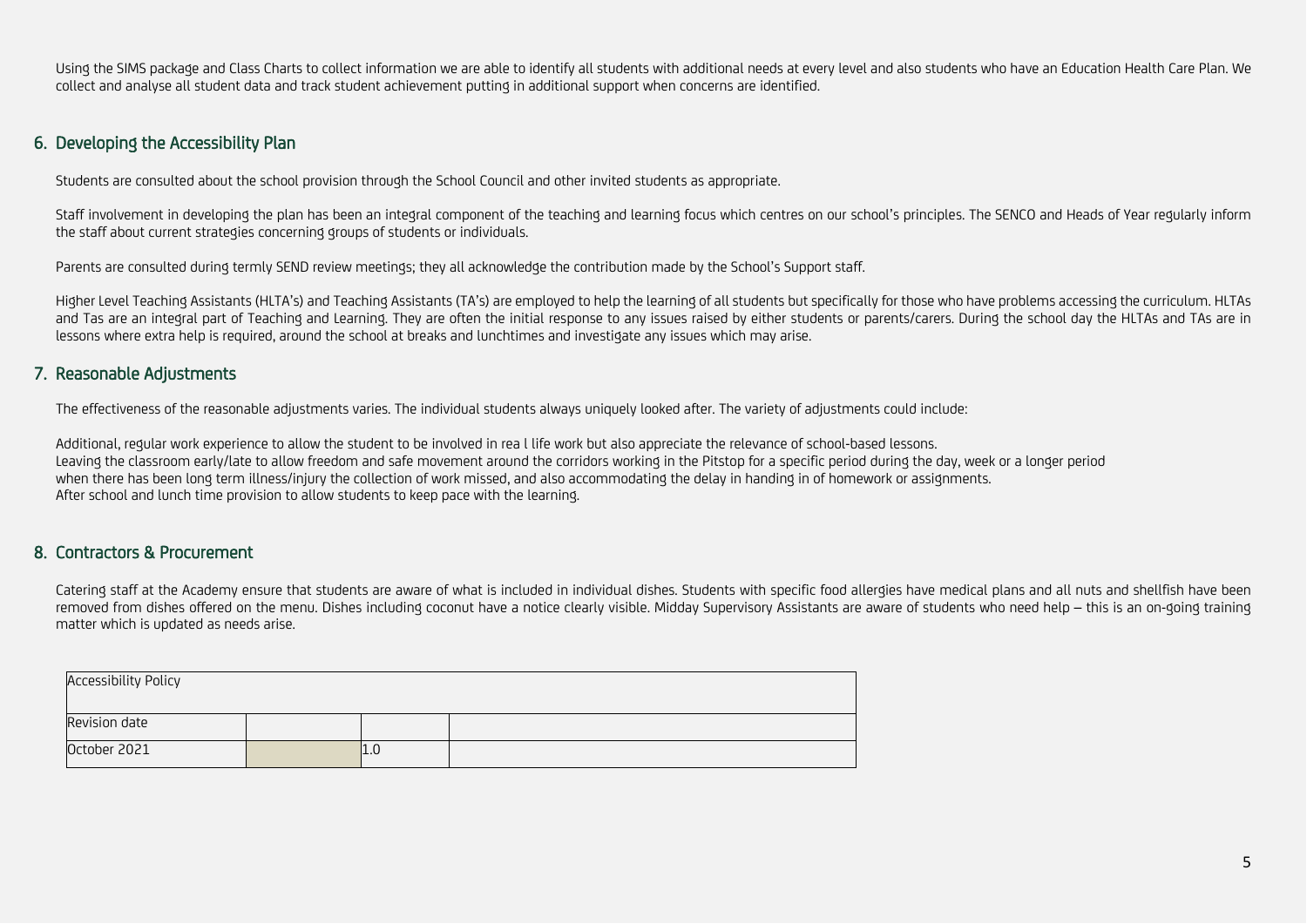## Aim 1 - To increase the extent to which SEND students can participate in the school curriculum.

Our key objective is to reduce and eliminate barriers to access to the curriculum and to ensure full participation in the school community for students, and prospective students, with a disability.

<span id="page-5-1"></span><span id="page-5-0"></span>

| Tasks /Targets            | <b>Strategies</b>                                                                                                                                                                                                | Timescale         | Responsibility      | Success Criteria                                                                   |
|---------------------------|------------------------------------------------------------------------------------------------------------------------------------------------------------------------------------------------------------------|-------------------|---------------------|------------------------------------------------------------------------------------|
| To plan and support       | Liaise with previous educational establishments                                                                                                                                                                  | When              | SENCO,              | Support plan                                                                       |
|                           | Transition of SEND students ((primary or secondary as appropriate) To identify students who <mark>t</mark> ransition meetings take placeAHT Transition<br>may need additional to or different from<br>provision. | (in Year 5 and 6) | <b>Head of Year</b> | produced and/or review of EHCP.                                                    |
| To review all             | To comply with the Equality Act                                                                                                                                                                                  | Sept 2021         | Headteacher         | All SEND and                                                                       |
| Statutory policies to     | 2010                                                                                                                                                                                                             |                   | <b>SENCO</b>        | accessibility                                                                      |
| ensure that they          |                                                                                                                                                                                                                  |                   | DHT                 | policies clearly                                                                   |
| reflect inclusive         |                                                                                                                                                                                                                  |                   |                     | reflect inclusive                                                                  |
| practice and              |                                                                                                                                                                                                                  |                   |                     | practice and                                                                       |
| procedure                 |                                                                                                                                                                                                                  |                   |                     | procedure                                                                          |
| with parents /<br>Carers. | To establish close liaison To ensure parent and student voice is documented in Ongoing<br>collaboration between school and families.                                                                             |                   | Support Staff       | Regular review meetings (at least<br>termly) and a clear<br>collaborative approach |
|                           |                                                                                                                                                                                                                  |                   | <b>SENCO</b>        |                                                                                    |
| <b>Effective close</b>    | To ensure collaboration between all key personnel.                                                                                                                                                               | Ongoing           |                     | Regular review meetings and                                                        |
| liaison with outside      | Sharing information about the child's needs if                                                                                                                                                                   |                   | HoY                 | sharing of advice/ strategies                                                      |
| agencies for students     | appropriate and when necessary.                                                                                                                                                                                  |                   | <b>SENCO</b>        |                                                                                    |
| with additional needs     |                                                                                                                                                                                                                  |                   | DHT                 |                                                                                    |
| Tasks /Targets            | Strategies                                                                                                                                                                                                       | Timescale         | Responsibility      | Success Criteria                                                                   |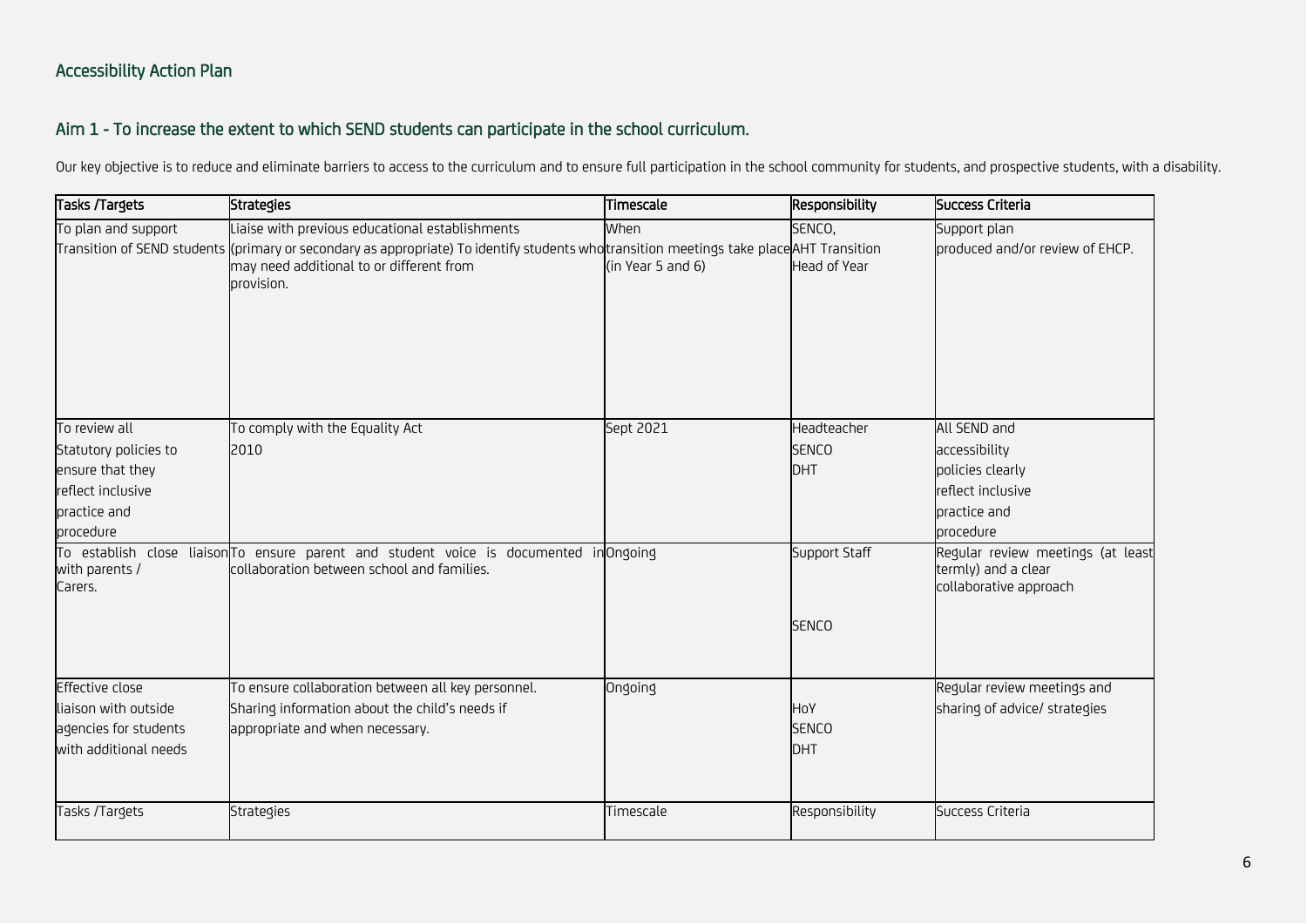| To ensure full access  | Seek advice from specialist services, briefings /           | Ongoing                                                                            | SENCO,             | Learning walks                |
|------------------------|-------------------------------------------------------------|------------------------------------------------------------------------------------|--------------------|-------------------------------|
| to the curriculum for  | CPD for staff and:                                          |                                                                                    | Teaching staff     | <b>Book scrutiny</b>          |
| all.                   | A different curriculum with                                 |                                                                                    | <b>HLTAs / TAs</b> | Review meetings               |
|                        | alternatives offered if appropriate and                     |                                                                                    | Outside            | Classroom observations        |
|                        | practicable                                                 |                                                                                    | agencies           |                               |
|                        | Effective deployment of trained support                     |                                                                                    |                    |                               |
|                        | staff                                                       |                                                                                    |                    |                               |
|                        | Use of ICT equipment when needed                            |                                                                                    |                    |                               |
|                        | Access to additional practical aids,                        |                                                                                    |                    |                               |
|                        | Access to alternative assessment                            |                                                                                    |                    |                               |
|                        | arrangements where appropriate                              |                                                                                    |                    |                               |
|                        | Access to counselling when required                         |                                                                                    |                    |                               |
|                        | Explicit teaching of generalising skills from               |                                                                                    |                    |                               |
|                        | one context to another                                      |                                                                                    |                    |                               |
| To promote the         | Give alternatives to enable SEND students to                | Ongoing                                                                            | Whole school       | Learning walks                |
| involvement of         | participate successfully in lessons                         |                                                                                    | approach           | <b>Book scrutiny</b>          |
| students with SEND     |                                                             |                                                                                    |                    |                               |
| in classroom           | Create positive images of disability within the             |                                                                                    |                    | Through student, parent/carer |
| discussions/activities | school                                                      |                                                                                    |                    | and staff voice, ensure the   |
| when teaching $-$ and  |                                                             |                                                                                    |                    | needs of all represented      |
| ensure at least        |                                                             |                                                                                    |                    | within school                 |
| expected progress      | To finely review all attainment and progress of all         | At each data capture                                                               | SENCo and AHT      | Speed data review             |
| made                   | SEND students. Scrutiny of assessment systems and           | point (termly)                                                                     | <b>RA</b>          | Progress made towards         |
|                        | regular liaison with parent/carers and students.            |                                                                                    | HoY's and DHT      | targets                       |
|                        | Present to link governor as and when requested (and         | As required.                                                                       |                    |                               |
| To deliver findings    |                                                             |                                                                                    | <b>SENCO</b>       | LAB fully informed            |
|                        | to the Local Academy Board Teaching and Learning Committee) | Meetings with SEND link LABSEND link LAB member about SEND provision and<br>member |                    |                               |
|                        |                                                             |                                                                                    |                    | progress                      |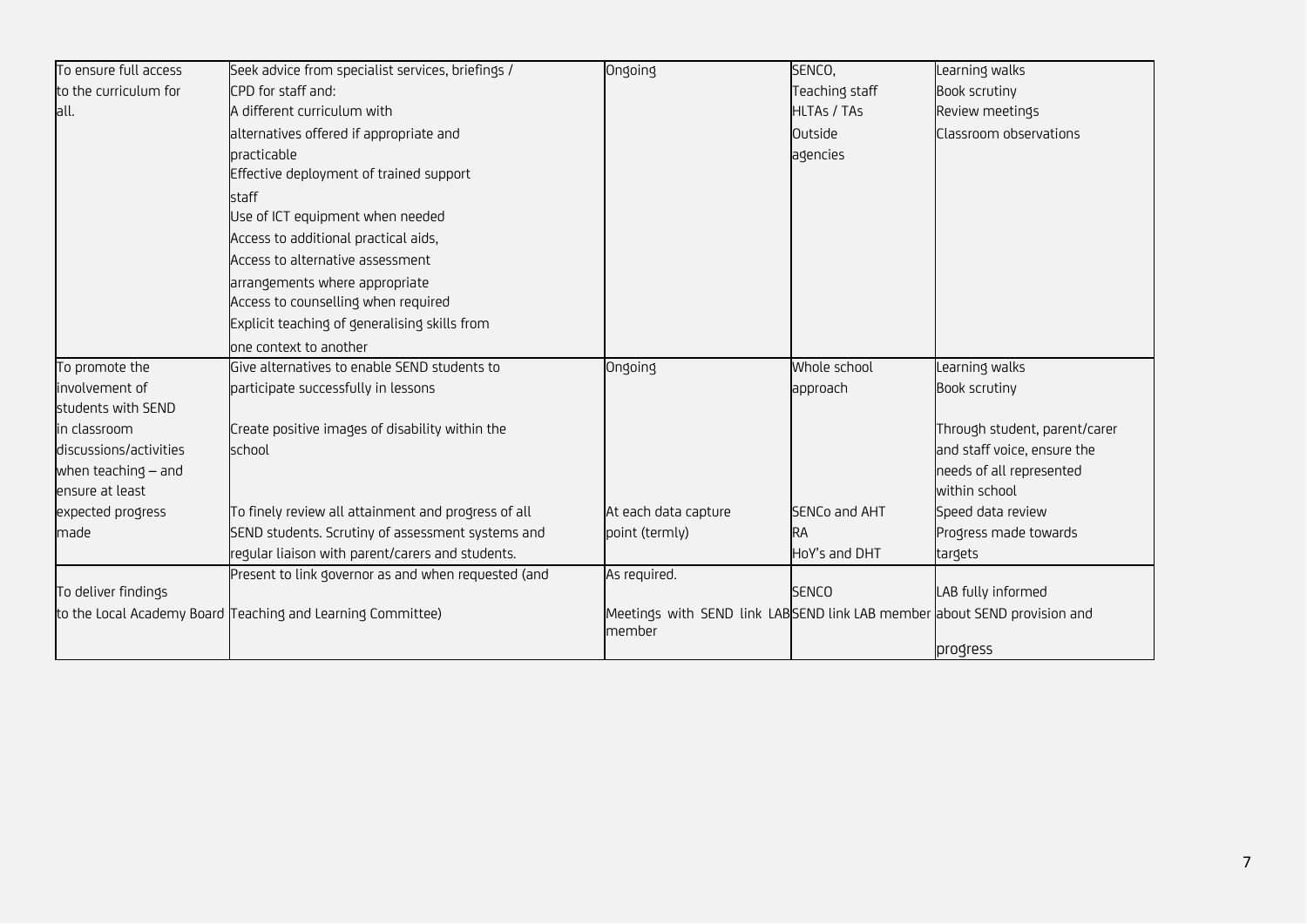# Aim 2 - To improve the physical environment of the Academy

<span id="page-7-0"></span>

| Tasks /Targets          | <b>Strategies</b>                                   | Timescale     | Responsibility            | Success Criteria           |
|-------------------------|-----------------------------------------------------|---------------|---------------------------|----------------------------|
| Improve physical        | Produce signage directing visitors from the Main    | Ongoing       | <b>Business Manager</b>   | Signs produced and mounted |
| accessibility of school | Car park to Reception and ensure the provision      |               | & Premises Staff          | on walls in front of bays  |
|                         | of Accessible car parking spaces for visitors       |               |                           |                            |
|                         |                                                     |               |                           |                            |
|                         | Ensure door closers / mechanisms are set to delay   | November 2021 | <b>Business Manager</b>   | Door closers operational   |
|                         | action closure to ensure access for wheelchair      |               | & Premises Staff          |                            |
|                         | <b>USErS</b>                                        |               |                           |                            |
|                         | Produce signage to make ALL internal areas more     | December 2021 | <b>SLT &amp; Premises</b> | Signs produced and fitted  |
|                         | accessible to users with                            |               | <b>Staff</b>              |                            |
|                         | disabilities. Including:                            |               |                           |                            |
|                         | Stairwell signs                                     |               |                           |                            |
|                         | Directions signs                                    |               |                           |                            |
|                         | Classroom signs                                     |               |                           |                            |
|                         | Accessible maps of building layout                  |               |                           |                            |
|                         | Accessibility information available for             |               |                           |                            |
|                         | visitors (including large print                     |               |                           |                            |
|                         | format).                                            |               |                           |                            |
|                         |                                                     |               |                           |                            |
|                         | Ensure appropriate training takes place:            | December 2021 | <b>SLT and SENCo</b>      | Training delivered and     |
|                         | for catering staff in serving students with sensory |               |                           | evaluated                  |
|                         | disabilities.                                       |               |                           |                            |
|                         |                                                     |               |                           |                            |
|                         | for Teaching and LSA staff in best                  |               |                           |                            |
|                         | Practice for students with audio and visual         |               |                           |                            |
|                         | Impairments.                                        |               |                           |                            |
|                         | Response to emergency cord being pulled             |               |                           |                            |
|                         | in disabled toilets.                                |               |                           |                            |
|                         |                                                     |               |                           |                            |